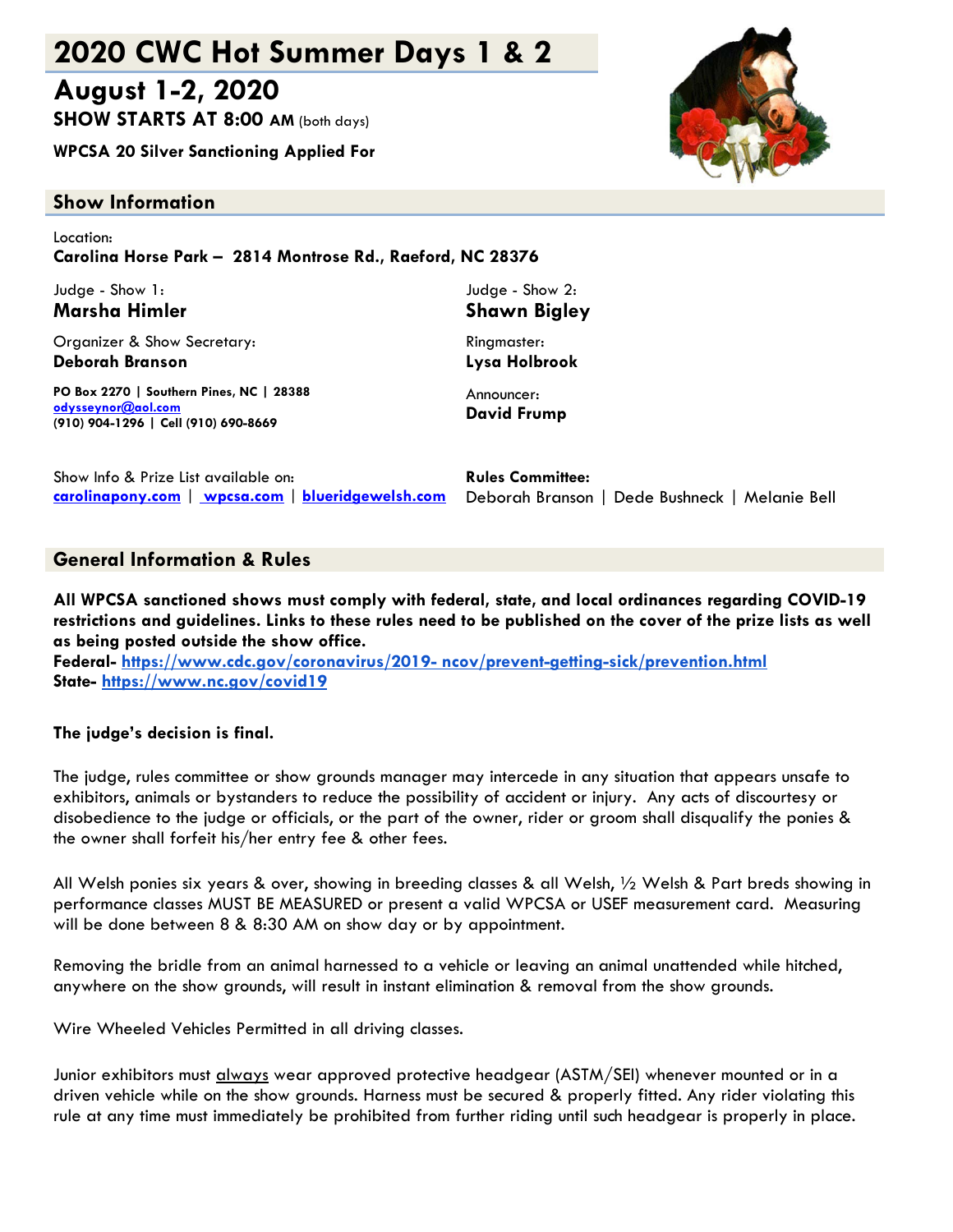| <b>Entry Fee Information</b>                 |                                         |                                                                      |  |  |  |
|----------------------------------------------|-----------------------------------------|----------------------------------------------------------------------|--|--|--|
|                                              | <b>Pre-Entries</b>                      | <b>Post-Entries</b>                                                  |  |  |  |
| <b>Close Date:</b>                           | 7/25/2020<br>(POST MARKED BY THIS DATE) | 7/26/2020 - 8/1/2020<br>(starting after pre-entry close to show day) |  |  |  |
| <b>In-Hand Class   Entry Fee</b>             | $$30/class$ (shows 1 & 2)               | $$40/class$ (shows 1 & 2)                                            |  |  |  |
| <b>Performance Class   Entry Fee</b>         | \$15/class                              | \$20/class<br>(ponies entered, may add at pre-entry rate)            |  |  |  |
| <b>WPCSA Recording Fee per Show</b>          | \$5/pony                                | \$5/pony                                                             |  |  |  |
| <b>WPCSA Non-Member Fee per Show</b>         | $$5/$ owner                             | $$5/$ owner                                                          |  |  |  |
| <b>WPCSA Non-Member Measure Fee per Show</b> | \$5/pony                                | \$5/pony                                                             |  |  |  |

| Shavings*                                                                                                                                                                                                                                                                | $$8/b$ ag                     | *Order by pre-entry close date                                                                                |  |  |  |
|--------------------------------------------------------------------------------------------------------------------------------------------------------------------------------------------------------------------------------------------------------------------------|-------------------------------|---------------------------------------------------------------------------------------------------------------|--|--|--|
| Stall**<br>(stall for show day with no overnight, fee will apply. All overnight<br>ponies must be stalled)                                                                                                                                                               | \$50/night                    | \$50/night                                                                                                    |  |  |  |
| <b>**Arrival/Departure Times</b>                                                                                                                                                                                                                                         | Arrive after 11 am<br>7/31/20 | Depart: $8/2/20$ unless other<br>arrangements have been made.<br>Monday Departs: \$35<br>additional stall fee |  |  |  |
| <b>RV Hookup</b>                                                                                                                                                                                                                                                         | \$30/night                    | \$30/night                                                                                                    |  |  |  |
| **Stall assignments are 1st come 1st serve. However, special requests may affect the stall/barn assignment. Show<br>Management will do our best to accommodate special request. Example of special requests:<br>Requests to stall next to another exhibitor<br>$\bullet$ |                               |                                                                                                               |  |  |  |

• Requests for empty adjacent stalls for Stallions

|                     | ) REFUND ON ENTRIES WITHOUT A VET CERTIFICATE<br><b>NC</b> |
|---------------------|------------------------------------------------------------|
| <b>Refund Info:</b> | prior to Show Date                                         |
|                     |                                                            |

| <b>Entry Information</b>    |                                                                                                                                                 |  |  |
|-----------------------------|-------------------------------------------------------------------------------------------------------------------------------------------------|--|--|
| Payment:                    | Full Payment received by Show date                                                                                                              |  |  |
| <b>Entry Form:</b>          | Must be completed in full & signed; one horse/pony & exhibitor combo per form; must be<br>postmarked by $7/25/2020$ to be considered pre-entry. |  |  |
| <b>Registration Papers:</b> | All horses/ponies showing in WPCSA classes must have a legible copy of Welsh Certificate of<br>Registration on file with show secretary         |  |  |
| Coggins:                    | All horses/ponies showing must have a valid Coggins on file with show secretary                                                                 |  |  |
| <b>Measurement:</b>         | All horses/ponies must have a measurement card on file with show secretary or be measured at<br>show                                            |  |  |

| <b>Prize Money</b>                                  |                                                           |
|-----------------------------------------------------|-----------------------------------------------------------|
| <b>Stake Classes</b>                                | $1^{st}$ : \$10; $2^{nd}$ : \$5 (each show)               |
| <b>WPCSA Supreme Champion &amp; Reserve</b>         | Supreme Champion: \$30; Supreme Reserve: \$15 (each show) |
| <b>WPCSA Supreme Champion &amp; Reserve Gelding</b> | Supreme Champion: \$20; Supreme Reserve: \$10 (each show) |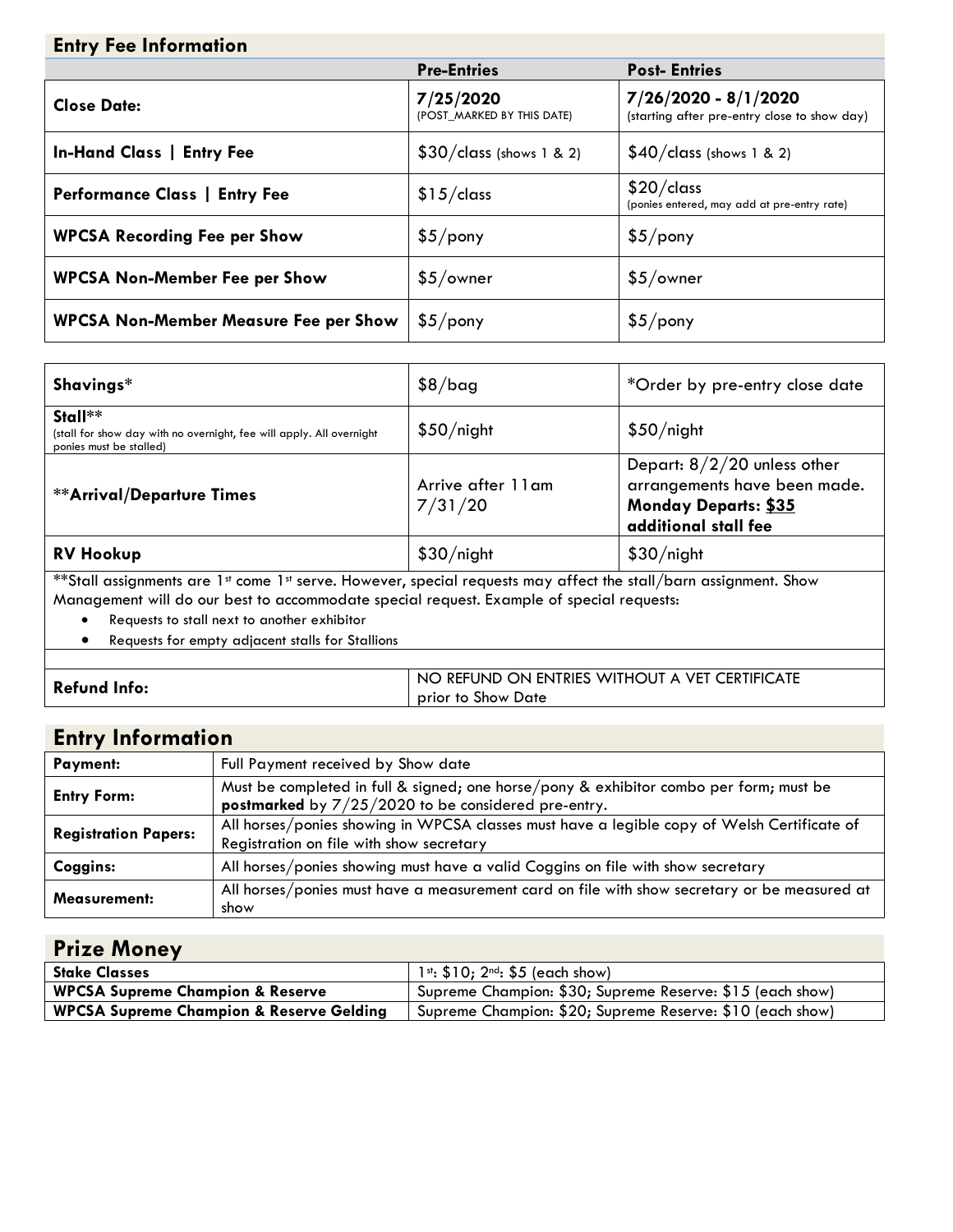| Show 1 Schedule - Marsha Himler                                                                                                                                              | <b>Prize List Category &amp; Exhibitor Key:</b><br>$A, B, C, D, 1/2, PB =$ Open to A, B, C, |
|------------------------------------------------------------------------------------------------------------------------------------------------------------------------------|---------------------------------------------------------------------------------------------|
| Saturday - 8:00 AM Start - (lunch break between performance & in-hand)                                                                                                       | D & Half & Part Bred Ponies & Cobs                                                          |
|                                                                                                                                                                              | $Jr =$ Junior<br>$Jr/Adult =$ Junior & Adult<br>$\bullet$                                   |
| 1. WPCSA Low Hunter Working Over Fences 18" - A,B,C,D,1/2,PB - Jr/Adult                                                                                                      |                                                                                             |
| 2. WPCSA Low Hunter Working Over Fences 18" Stake - A,B,C,D,1/2,PB - Jr/Adult                                                                                                |                                                                                             |
| 3. WPCSA Low Hunter Working Under Saddle 18" - A,B,C,D,1/2,PB - Jr/Adult<br>4. WPCSA Low Hunter 18" Champion & Reserve - A,B,C,D,1/2,PB - Jr/Adult   No Entry - Qualify Only |                                                                                             |
|                                                                                                                                                                              |                                                                                             |
| 5. WPCSA A/B Conformation English Pleasure - Jr<br>6. WPCSA A/B Working English Pleasure - Jr                                                                                |                                                                                             |
| 7. WPCSA A/B Conformation English Pleasure Stake - Jr                                                                                                                        |                                                                                             |
| 8. WPCSA A/B English Pleasure Champion & Reserve - Jr   No Entry - Qualify Only                                                                                              |                                                                                             |
| 9. WPCSA C/D Conformation English Pleasure - Jr/Adult                                                                                                                        |                                                                                             |
| 10. WPCSA C/D Working English Pleasure - Jr/Adult                                                                                                                            |                                                                                             |
| 11. WPCSA C/D Conformation English Pleasure Stake - Jr/Adult                                                                                                                 |                                                                                             |
| 12. WPCSA C/D English Pleasure Champion & Reserve - Jr/Adult   No Entry - Qualify Only                                                                                       |                                                                                             |
| 13. WPCSA A/B Conformation English Pleasure - Adult                                                                                                                          |                                                                                             |
| 14. WPCSA A/B Working English Pleasure - Adult                                                                                                                               |                                                                                             |
| 15. WPCSA A/B Conformation English Pleasure Stake - Adult                                                                                                                    |                                                                                             |
| 16. WPCSA A/B English Pleasure Champion & Reserve - Adult   No Entry - Qualify Only                                                                                          |                                                                                             |
| 17. WPCSA A/B Ridden Welsh Classic - Jr/Adult                                                                                                                                |                                                                                             |
| 18. WPCSA C/D Ridden Welsh Classic - Jr/Adult                                                                                                                                |                                                                                             |
| 19. WPCSA Ridden Welsh Classic Championship Class - Jr/Adult   No Entry - Qualify Only                                                                                       |                                                                                             |
| 20. WPCSA Hunter Seat Equitation Under Saddle - Open to A, B, C/D, Half & Part-Bred - Adult/Junior                                                                           |                                                                                             |
| 21. WPCSA Half/Part Bred Conformation English Pleasure - Jr/Adult                                                                                                            |                                                                                             |
| 22. WPCSA Half/Part Bred Working English Pleasure - Jr/Adult                                                                                                                 |                                                                                             |
| 23. WPCSA Half/Part Bred Conformation English Pleasure Stake - Jr/Adult                                                                                                      |                                                                                             |
| 24. WPCSA Half/Part Bred English Pleasure Champion & Reserve - Jr/Adult   No Entry - Qualify Only                                                                            |                                                                                             |
| 25. WPCSA Walk - A,B,C,D,1/2,PB (Mares/Geldings) - 12 & Under                                                                                                                |                                                                                             |
| 26. WPCSA Walk-Trot - A,B,C,D,1/2,PB (Mares/Geldings) - 12 & Under                                                                                                           |                                                                                             |
| 27. WPCSA Walk-Trot Poles - A,B,C,D,1/2,PB (Mares/Geldings) - 12 & Under                                                                                                     |                                                                                             |
| 28. WPCSA Walk - A,B,C,D,1/2,PB (Mares/Geldings) - 13 -17                                                                                                                    |                                                                                             |
| 29. WPCSA Walk-Trot - A,B,C,D,1/2,PB (Mares/Geldings) - 13 -17                                                                                                               |                                                                                             |
| 30. WPCSA Walk-Trot Poles - A,B,C,D,1/2,PB (Mares/Geldings) - 13-17                                                                                                          |                                                                                             |
| 31. WPCSA Equitation Walk-Trot - A,B,C,D,1/2,PB - Adult                                                                                                                      |                                                                                             |
| 32. WPCSA Leadline Walk - A,B,C,D,1/2,PB (Mares/Geldings) - 7 & Under                                                                                                        |                                                                                             |
| 33. WPCSA A/B Conformation Western Pleasure - Jr                                                                                                                             |                                                                                             |
| 34. WPCSA A/B Working Western Pleasure - Jr                                                                                                                                  |                                                                                             |
| 35. WPCSA A/B Conformation Western Pleasure Stake - Jr                                                                                                                       |                                                                                             |
| 36. WPCSA A/B Western Pleasure Champion & Reserve - Jr   No Entry - Qualify Only                                                                                             |                                                                                             |
| 37. WPCSA C/D Conformation Western Pleasure - Jr/Adult                                                                                                                       |                                                                                             |
| 38. WPCSA C/D Working Western Pleasure - Jr/Adult                                                                                                                            |                                                                                             |
| 39. WPCSA C/D Conformation Western Pleasure Stake - Jr/Adult                                                                                                                 |                                                                                             |
| 40. WPCSA C/D Western Pleasure Champion & Reserve - Jr/Adult   No Entry - Qualify Only                                                                                       |                                                                                             |
| 41. WPCSA A/B Conformation Western Pleasure - Adult                                                                                                                          |                                                                                             |
| 42. WPCSA A/B Working Western Pleasure - Adult                                                                                                                               |                                                                                             |
| 43. WPCSA A/B Conformation Western Pleasure Stake - Adult<br>44. WPCSA A/B Western Pleasure Champion & Reserve - Adult   No Entry - Qualify Only                             |                                                                                             |
| 45. WPCSA Half/Part Bred Conformation Western Pleasure - Jr/Adult                                                                                                            |                                                                                             |
| 46. WPCSA Half/Part Bred Working Western Pleasure - Jr/Adult                                                                                                                 |                                                                                             |
| 47. WPCSA Half/Part Bred Conformation Western Pleasure Stake - Jr/Adult                                                                                                      |                                                                                             |
| 48. WPCSA Half/Part Bred Western Pleasure Champion & Reserve - Jr/Adult   No Entry - Qualify Only                                                                            |                                                                                             |
| 49. WPCSA Carriage Driving Turnout - A,B,C,D,1/2,PB - Jr/Adult                                                                                                               |                                                                                             |
| 50. WPCSA Carriage Driving Working - A,B,C,D,1/2,PB - Jr/Adult                                                                                                               |                                                                                             |
| 51. WPCSA Carriage Driving Pick Your Own Route - A,B,C,D,1/2,PB - Jr/Adult                                                                                                   |                                                                                             |
| 52. WPCSA Carriage Driving Champion & Reserve - A,B,C,D,1/2,PB - Jr/Adult   No Entry - Qualify Only                                                                          |                                                                                             |
| 53. WPCSA A/B Conformation Pleasure Driving - Jr/Adult                                                                                                                       |                                                                                             |
|                                                                                                                                                                              |                                                                                             |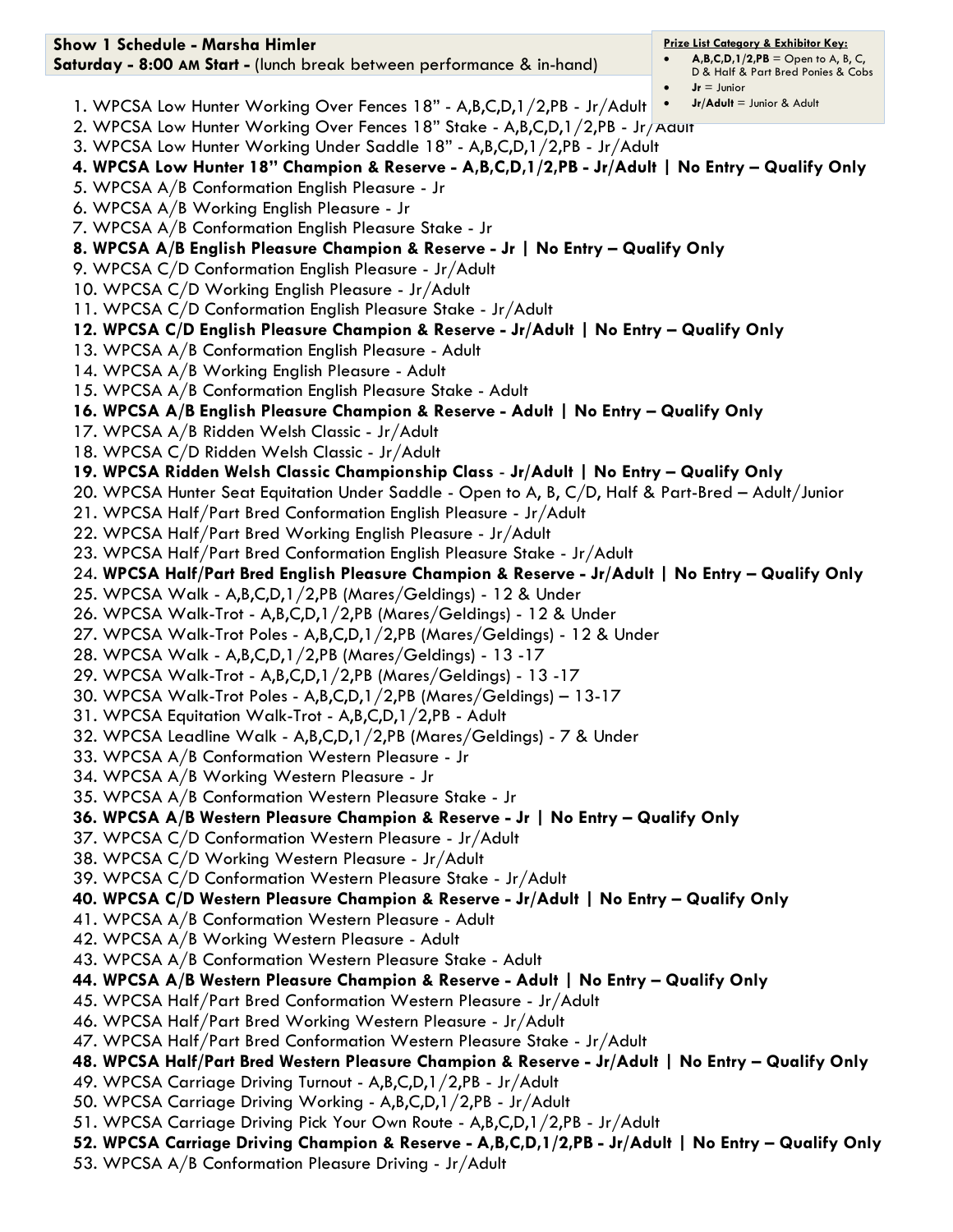- 54. WPCSA A/B Working Pleasure Driving Jr/Adult
- 55. WPCSA A/B Conformation Pleasure Stake Jr/Adult
- **56. WPCSA A/B Pleasure Driving Champion & Reserve - Jr/Adult | No Entry – Qualify Only**
- 57. WPCSA C/D Conformation Pleasure Driving Jr/Adult
- 58. WPCSA C/D Working Pleasure Driving Jr/Adult
- 59. WPCSA C/D Conformation Pleasure Stake Jr/Adult
- **60. WPCSA C/D Pleasure Driving Champion & Reserve - Jr/Adult | No Entry – Qualify Only**
- 61. WPCSA Half/Part Bred Conformation Pleasure Driving Jr/Adult
- 62. WPCSA Half/Part Bred Working Pleasure Driving Jr/Adult
- 63. WPCSA Half/Part Bred Conformation Pleasure Driving Stake Jr/Adult
- **64. WPCSA Half/Part Bred Pleasure Driving Champion & Reserve - Jr/Adult | No Entry – Qualify Only**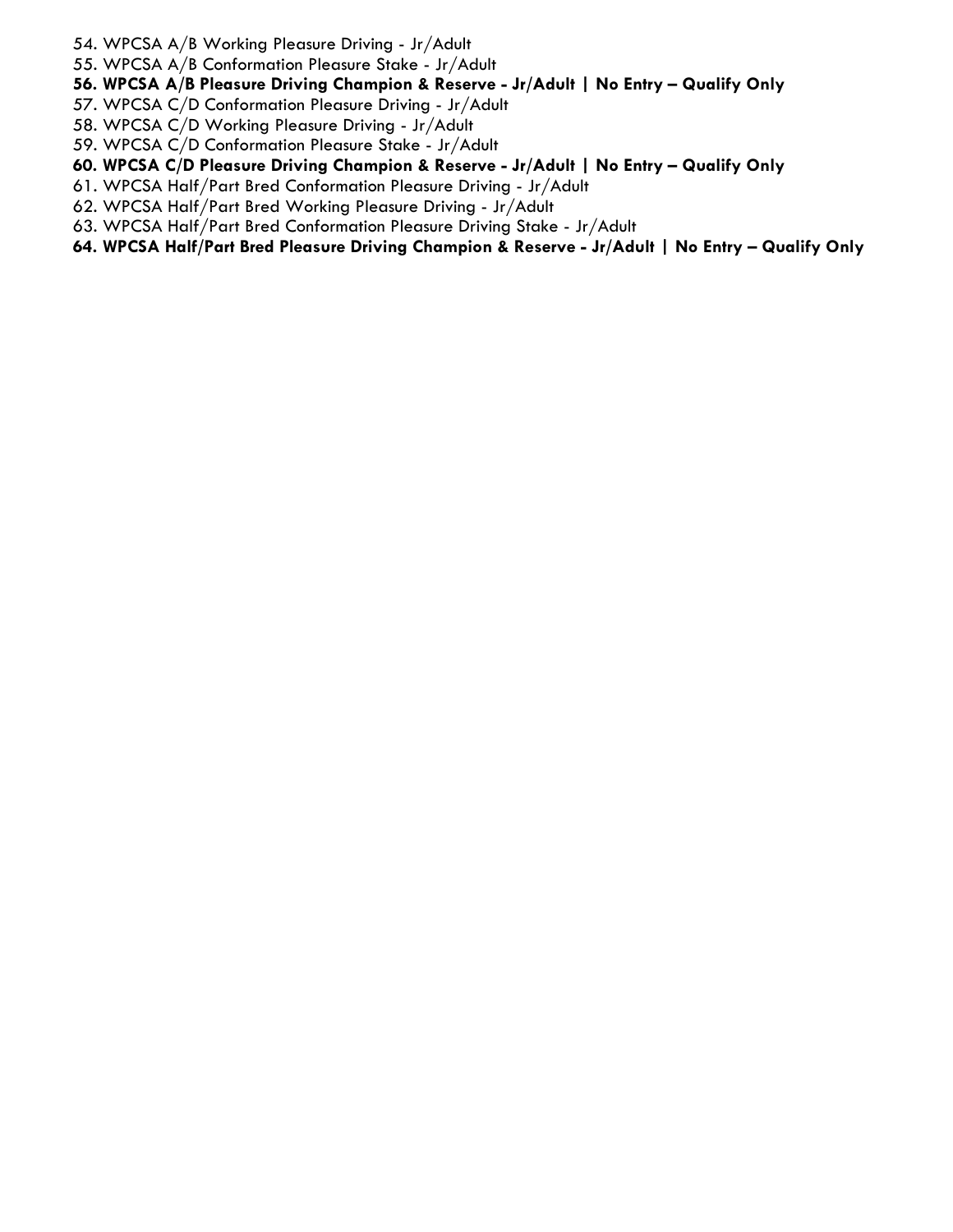65. WPCSA Junior Welsh Handler - Judge Marsha Himler 66. WPCSA Junior Welsh Handler – Judge Shawn Bigley

# **Start In-Hand Classes**

67. 1/2. WPCSA Section A Colts - 2 & Under 68. 1/2. WPCSA Section A Fillies - 2 & Under 69. 1/2. WPCSA Section A Mares - 3 & Over 70. 1/2. WPCSA Section A Stallions - 3 & Over **71. 1/2. WPCSA Section A - Grand Champion & Reserve | No Entry – Qualify Only** 72. 1/2. WPCSA Section B Colts - 2 & Under 73. 1/2. WPCSA Section B Fillies - 2 & Under 74. 1/2. WPCSA Section B Mares - 3 & Over 75. 1/2. WPCSA Section B Stallions - 3 & Over **76. 1/2. WPCSA Section B - Grand Champion & Reserve | No Entry – Qualify Only** 77. 1/2. WPCSA Section C/D Colts - 2 & Under 78. 1/2. WPCSA Section C/D Fillies - 2 & Under 79. 1/2. WPCSA Section C/D Mares - 3 & Over 80. 1/2. WPCSA Section C/D Stallions - 3 & Over **81. 1/2. WPCSA Section C/D - Grand Champion & Reserve | No Entry – Qualify Only 82. 1/2. WPCSA Supreme Champion & Reserve | No Entry – Qualify Only** 83. 1/2. WPCSA Section A – Geldings 2 & under 84. 1/2. WPCSA Section A - Geldings 3 & over 85. 1/2. WPCSA Section B - Geldings 2 & under 86. 1/2. WPCSA Section B - Geldings 3 & over 87. 1/2. WPCSA Section C/D - Geldings 2 & under 88. 1/2. WPCSA Section C/D - Geldings 3 & over **89. 1/2. WPCSA Gelding Supreme Champion & Reserve | No Entry – Qualify Only** 90. 1/2. WPCSA Half/Part Bred Colts & Geldings - 2 & Under 91. 1/2. WPCSA Half/Part Bred Fillies - 2 & Under **92. 1/2. WPCSA Half/Part Bred Junior Champion & Reserve | No Entry – Qualify Only** 93. 1/2. WPCSA Half/Part Bred Welsh Stallions & Geldings - 3 & Over

94. 1/2. WPCSA Half/Part Bred Welsh Mares - 3 & Over

**95. 1/2. WPCSA Half/Part Bred Senior Champion & Reserve | No Entry – Qualify Only**

**96. 1/2. WPCSA Half/Part Bred Grand Champion & Reserve | No Entry – Qualify Only End In-Hand Classes**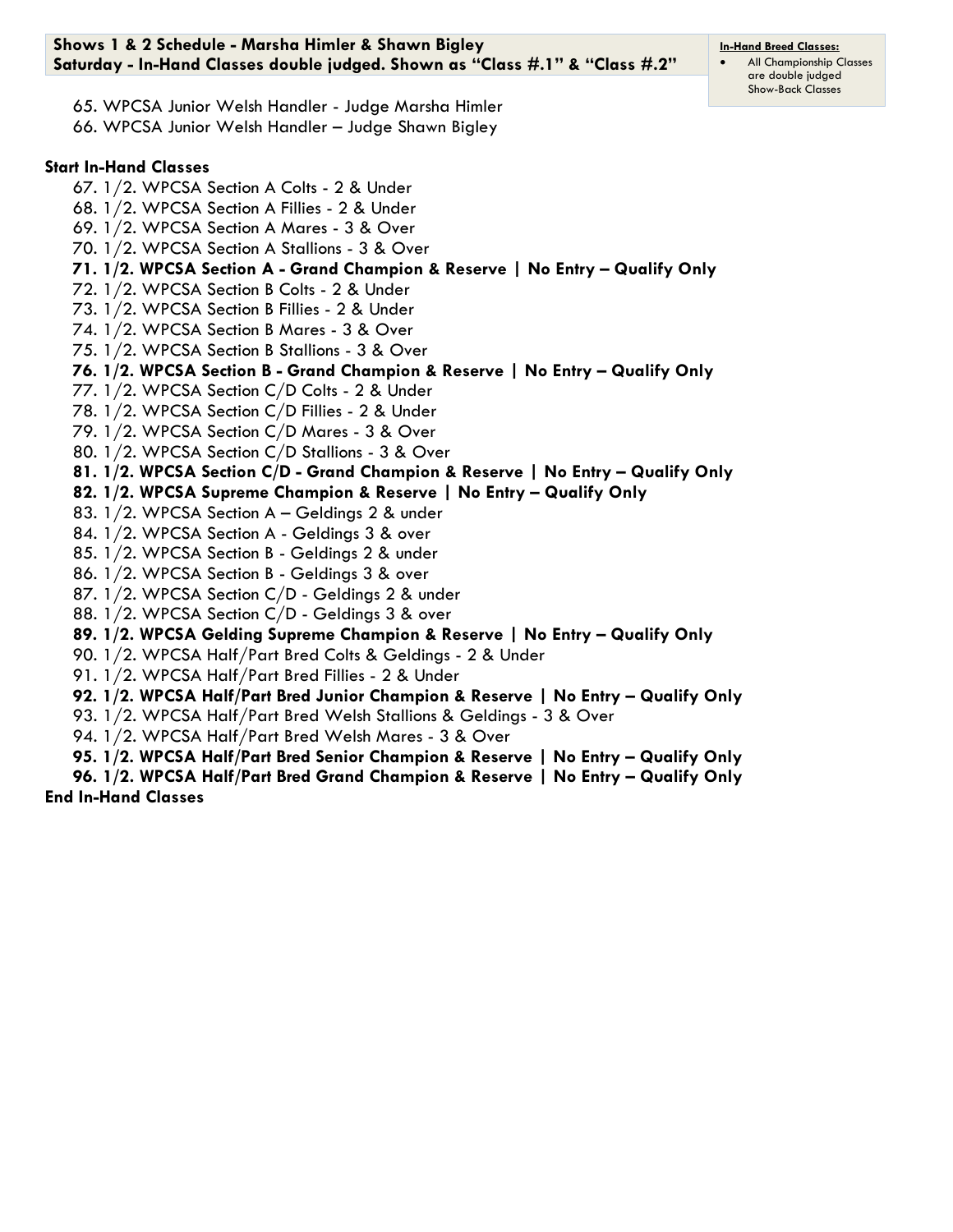#### $A, B, C, D, 1/2, PB =$  Open to A, B, C, D & Half & Part Bred Ponies & Cobs

- $Jr =$  Junior
	- **Jr/Adult** = Junior & Adult

97. WPCSA Carriage Driving Turnout - A,B,C,D,1/2,PB - Jr/Adult

98. WPCSA Carriage Driving Working - A,B,C,D,1/2,PB - Jr/Adult

99. WPCSA Carriage Driving Pick Your Own Route - A,B,C,D,1/2,PB - Jr/Adult

**100. WPCSA Carriage Driving Champion & Reserve - A,B,C,D,1/2,PB - Jr/Adult | No Entry – Qualify Only**

- 101. WPCSA A/B Conformation Pleasure Driving Jr/Adult
- 102. WPCSA A/B Working Pleasure Driving Jr/Adult

**Show 2 Schedule (continued) - Shawn Bigley Sunday -** 8:00 AM Start - **(lunch break TBD)**

- 103. WPCSA A/B Conformation Pleasure Stake Jr/Adult
- **104. WPCSA A/B Pleasure Driving Champion & Reserve - Jr/Adult | No Entry – Qualify Only**
- 105. WPCSA C/D Conformation Pleasure Driving Jr/Adult
- 106. WPCSA C/D Working Pleasure Driving Jr/Adult
- 107. WPCSA C/D Conformation Pleasure Stake Jr/Adult
- **108. WPCSA C/D Pleasure Driving Champion & Reserve - Jr/Adult | No Entry – Qualify Only**

109. WPCSA Half/Part Bred Conformation Pleasure Driving - Jr/Adult

- 110. WPCSA Half/Part Bred Working Pleasure Driving Jr/Adult
- 111. WPCSA Half/Part Bred Conformation Pleasure Driving Stake Jr/Adult
- 112. **WPCSA Half/Part Bred Pleasure Driving Champion & Reserve - Jr/Adult | No Entry – Qualify Only**
- 113. WPCSA Low Hunter Working Over Fences 18" A,B,C,D,1/2,PB Jr/Adult
- 114. WPCSA Low Hunter Working Over Fences 18" Stake A,B,C,D,1/2,PB Jr/Adult
- 115. WPCSA Low Hunter Working Under Saddle 18" A,B,C,D,1/2,PB Jr/Adult
- 116. **WPCSA Low Hunter 18" Champion & Reserve - A,B,C,D,1/2,PB - Jr/Adult | No Entry – Qualify Only**
- 117. OPEN Low Hunter over Fences 18" Jr/Adult
- 118. OPEN Low Cross Rails Jr/Adult riders cannot be entered in any Hunter over Fences class/division
- 119. WPCSA A/B Conformation English Pleasure Jr
- 120. WPCSA A/B Working English Pleasure Jr
- 121. WPCSA A/B Conformation English Pleasure Stake Jr
- **122. WPCSA A/B English Pleasure Champion & Reserve - Jr | No Entry – Qualify Only**
- 123. WPCSA C/D Conformation English Pleasure Jr/Adult
- 124. WPCSA C/D Working English Pleasure Jr/Adult
- 125. WPCSA C/D Conformation English Pleasure Stake Jr/Adult
- **126. WPCSA C/D English Pleasure Champion & Reserve - Jr/Adult | No Entry – Qualify Only**
- 127. WPCSA A/B Conformation English Pleasure Adult
- 128. WPCSA A/B Working English Pleasure Adult
- 129. WPCSA A/B Conformation English Pleasure Stake Adult
- **130. WPCSA A/B English Pleasure Champion & Reserve - Adult**
- 131. WPCSA A/B Ridden Welsh Classic Jr/Adult
- 132. WPCSA C/D Ridden Welsh Classic Jr/Adult

### **133. WPCSA Ridden Welsh Classic Championship Class** - **Jr/Adult | No Entry – Qualify Only**

- 134. WPCSA Hunter Seat Equitation Under Saddle Open to A, B, C/D, Half & Part-Bred Adult/Junior
- 135. WPCSA Half/Part Bred Conformation English Pleasure Jr/Adult
- 136. WPCSA Half/Part Bred Working English Pleasure Jr/Adult
- 137. WPCSA Half/Part Bred Conformation English Pleasure Stake Jr/Adult
- 138. **WPCSA Half/Part Bred English Pleasure Champion & Reserve - Jr/Adult | No Entry – Qualify Only**
- 139. WPCSA Walk A,B,C,D,1/2,PB (Mares/Geldings) 12 & Under
- 140. WPCSA Walk-Trot A,B,C,D,1/2,PB (Mares/Geldings) 12 & Under
- 141. WPCSA Walk-Trot Poles A,B,C,D,1/2,PB (Mares/Geldings) 12 & Under
- 142. WPCSA Walk A,B,C,D,1/2,PB (Mares/Geldings) 13 -17
- 143. WPCSA Walk-Trot A,B,C,D,1/2,PB (Mares/Geldings) 13 -17
- 144. WPCSA Walk-Trot Poles A,B,C,D,1/2,PB (Mares/Geldings) 13-17
- 145. WPCSA Equitation Walk-Trot A,B,C,D,1/2,PB Adult
- 146. OPEN Walk-Trot Jr/Adult
- 147. WPCSA Leadline Walk A,B,C,D,1/2,PB (Mares/Geldings) 7 & Under
- 148. WPCSA A/B Conformation Western Pleasure Jr
- 149. WPCSA A/B Working Western Pleasure Jr

#### **Prize List Category & Exhibitor Key:**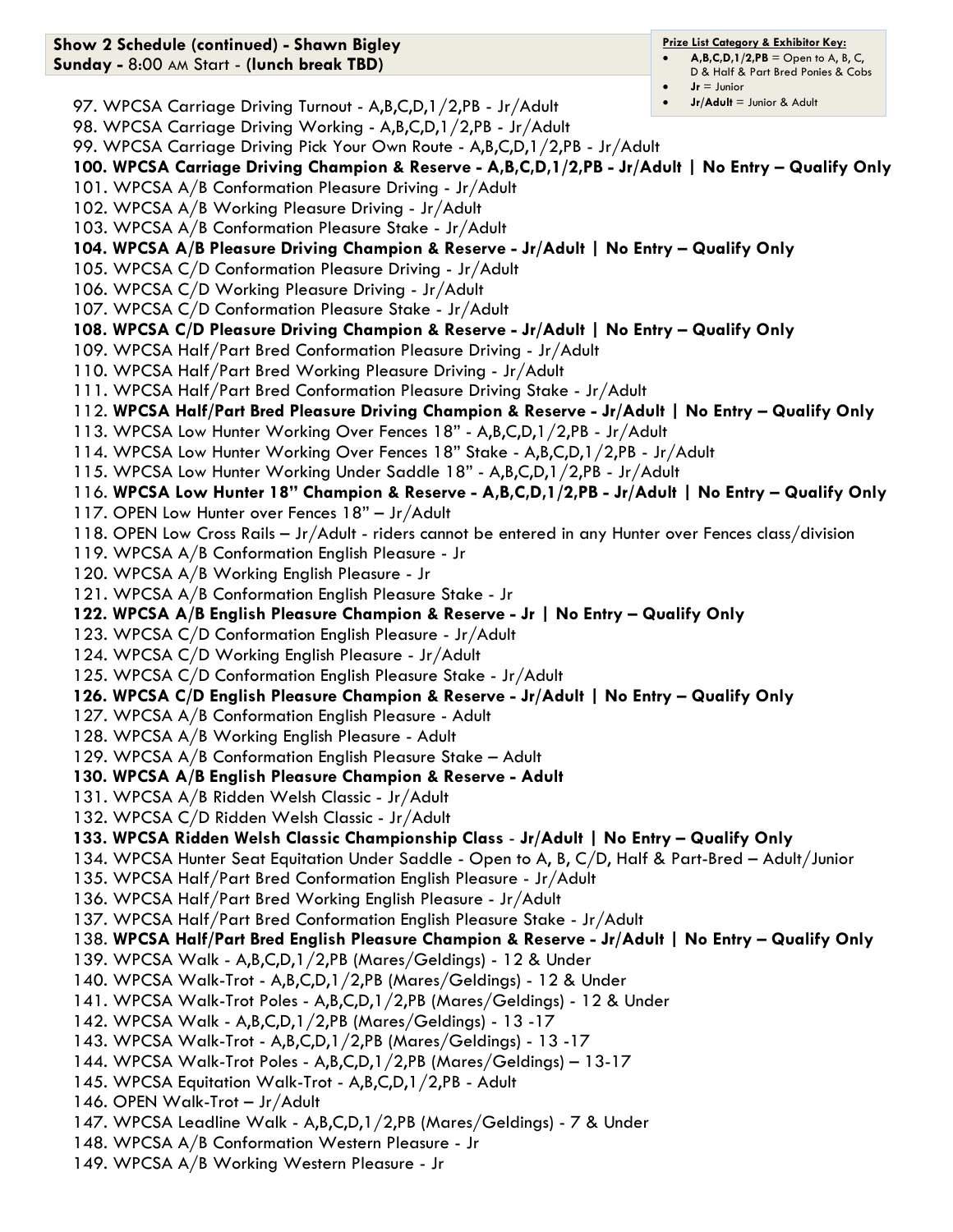150. WPCSA A/B Conformation Western Pleasure Stake - Jr

**151. WPCSA A/B Western Pleasure Champion & Reserve - Jr | No Entry – Qualify Only**

152. WPCSA C/D Conformation Western Pleasure - Jr/Adult

153. WPCSA C/D Working Western Pleasure - Jr/Adult

154. WPCSA C/D Conformation Western Pleasure Stake - Jr/Adult

**155. WPCSA C/D Western Pleasure Champion & Reserve - Jr/Adult | No Entry – Qualify Only**

156. WPCSA A/B Conformation Western Pleasure - Adult

157. WPCSA A/B Working Western Pleasure - Adult

158. WPCSA A/B Conformation Western Pleasure Stake - Adult

**159. WPCSA A/B Western Pleasure Champion & Reserve - Adult | No Entry – Qualify Only**

160. WPCSA Half/Part Bred Conformation Western Pleasure - Jr/Adult

161. WPCSA Half/Part Bred Working Western Pleasure - Jr/Adult

162. WPCSA Half/Part Bred Conformation Western Pleasure Stake - Jr/Adult

**163. WPCSA Half/Part Bred Western Pleasure Champion & Reserve - Jr/Adult | No Entry – Qualify Only**

### **15 Min break to set Trail Pattern**

164. WPCSA Trail - A,B,C,D,1/2,PB - Jr

165. WPCSA Trail - A,B,C,D,1/2,PB - Adult

166. Open In-Hand Trail - Jr/Adult (English or Western Attire)

# **End of Classes - Thanks for Joining Us & Travel Safely!**

**All current Class descriptions and specifications can be found at:**  <https://wpcsa.org/wp-content/uploads/2020/06/updated-class-specs-2020.pdf>

**The WPCSA Rule Book can be found at: <https://wpcsa.org/compete/show-rules/>**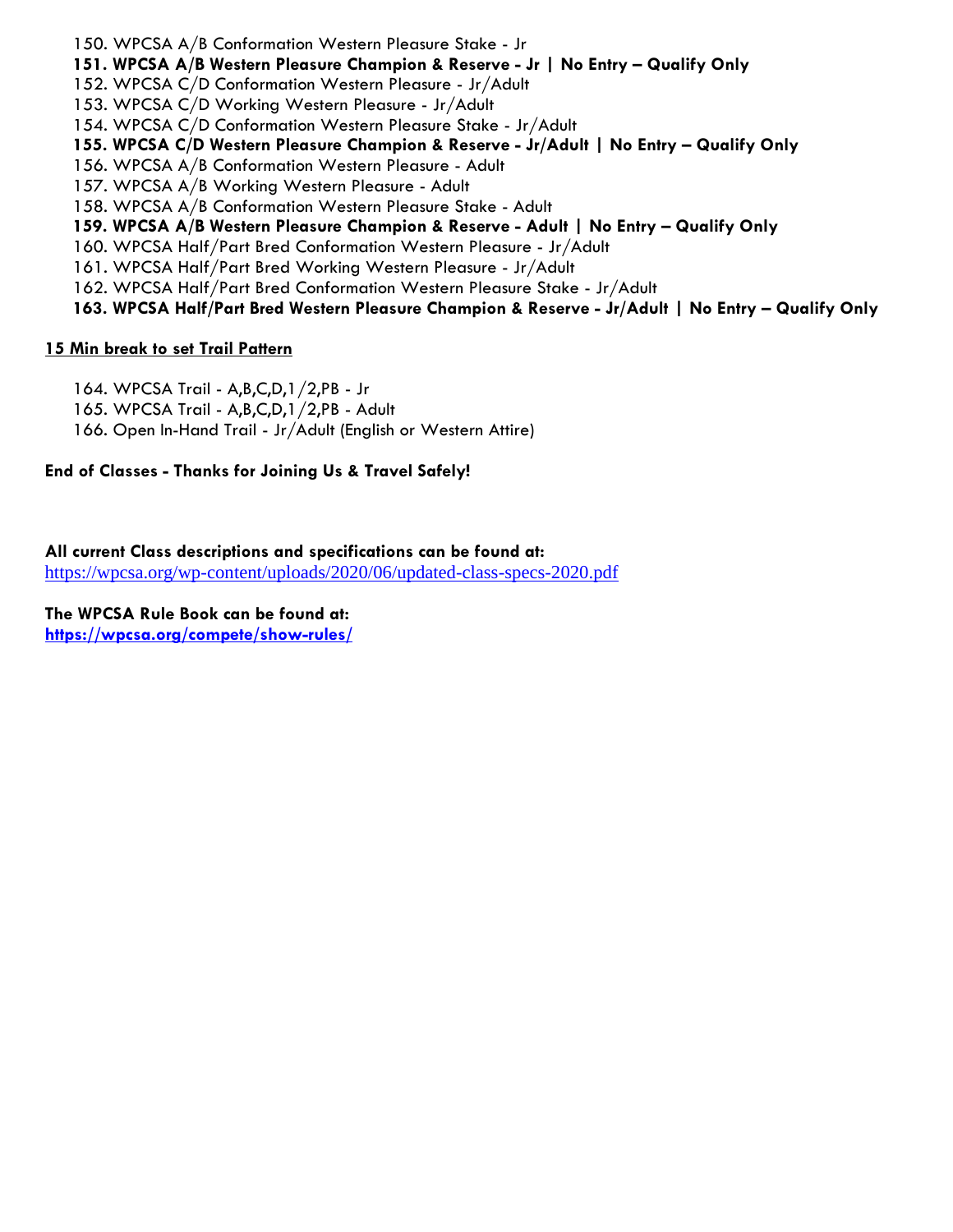# Directions to Show Grounds: **Carolina Horse Park – 2814 Montrose Rd., Raeford, NC 28376**

• Use Address above in Map service of choice



### **Accommodations**

Homewood Suites | 250 Central Park Ave. | Pinehurst, NC | 910-255-0300 Microtel Inn & Suites | 205 Windstar Pl. | Southern Pines, NC | (910) 693-3737 Hampton Inn | 200 Columbus Dr. | Aberdeen, NC | (910) 693-4330

#### **Feed Stores**

Moore Equine | 1012 N May St | Southern Pines, NC 28387 | (910) 692-2385 Home Food Feed & Garden | 119 N Main St | Raeford, NC 28376 | (910) 875-3375 Tractor Supply Co | 8000 Raeford Rd | Fayetteville, NC 28304 | (910) 868-6222 Tractor Supply Co | 5601 US-1 | Vass, NC 28394 | (910) 246-0809

#### **Food**

There are many restaurants around the hotels in Southern Pines

#### **Emergency Services**

Vet on Call: **available**

Farrier on Call: **available**

Emergency Personnel: **911 – Emergency. EMT will be on Grounds**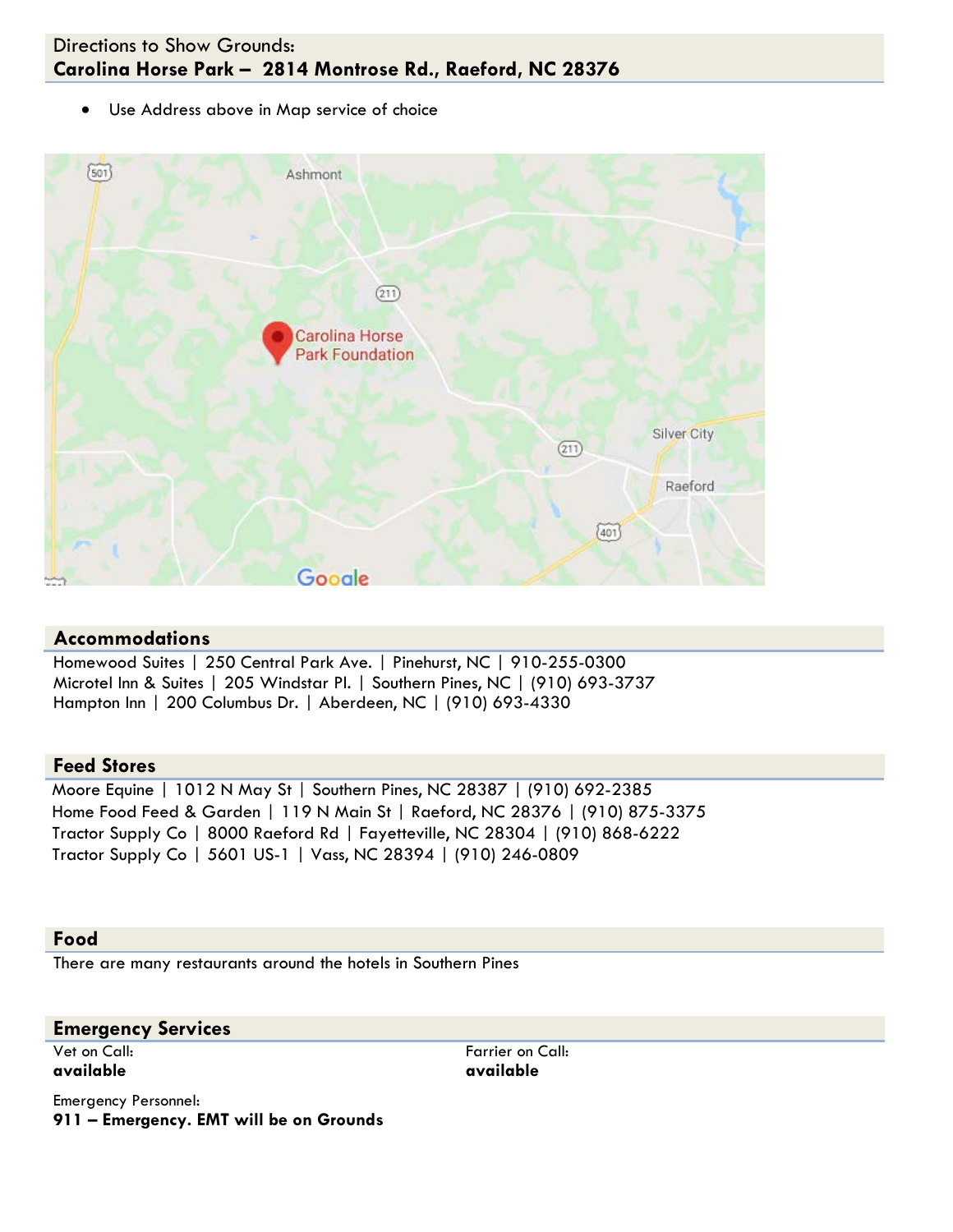# **WELSH PONY & COB SOCIETY OF AMERICA, INC. MEMBERSHIP APPLICATION**

| <b>Application Information</b> |  |  |  |  |
|--------------------------------|--|--|--|--|
| <b>Applicant(s) Name</b>       |  |  |  |  |
| <b>Address</b>                 |  |  |  |  |
| City/State/Zip                 |  |  |  |  |
| Telephone                      |  |  |  |  |
| <b>Email</b>                   |  |  |  |  |
| Website                        |  |  |  |  |

|              | Type of Membership (check one):                                                                                                                                                                                                                                                                                     |  |  |  |
|--------------|---------------------------------------------------------------------------------------------------------------------------------------------------------------------------------------------------------------------------------------------------------------------------------------------------------------------|--|--|--|
|              | New Membership<br>Renewal<br>ப                                                                                                                                                                                                                                                                                      |  |  |  |
|              | \$10 Fee (Add for Foreign Memberships) All Canadian & Foreign payments must be in U.S. Funds.                                                                                                                                                                                                                       |  |  |  |
|              | \$1,000 Life - Individual Only                                                                                                                                                                                                                                                                                      |  |  |  |
|              | \$1,000 Jr Life - Individual Only   Birth Date                                                                                                                                                                                                                                                                      |  |  |  |
|              | \$60 *Annual Family/Firm - Immediate family unit or a corporation/firm or association<br>*List names below                                                                                                                                                                                                          |  |  |  |
|              | \$50 Annual - Individual Only                                                                                                                                                                                                                                                                                       |  |  |  |
|              | \$35 Annual Associate - Individual Only<br>Limited Membership Privileges. No discount on registration & transfer fees; no vote; will not receive<br>yearbook or be listed in the Member/Breeder Directory                                                                                                           |  |  |  |
|              | \$30 Annual Jr - Individual Only - Age 18 & Under   Birth Date $\_\_\_\_\_\_\_\_\_\_\_\_\_\_\_\_\_\_$<br>No vote; will not receive yearbook or be listed in the Member/Breeder Directory                                                                                                                            |  |  |  |
| <b>NOTE:</b> | All Annual Memberships expire on December 31 of the current year, regardless of date submitted.<br>*New members receive a literature packet: Member-breeder list, Welsh Pony Leaflet; Welsh Cob Brochure;<br>Care/Feeding booklet; Fee Schedule; WPCSA Newsletter; WPCSA Rulebook & By-Laws; 3" WPCSA Window Decal. |  |  |  |

| *Family/Firm membership please list |                              |                        |  |  |  |
|-------------------------------------|------------------------------|------------------------|--|--|--|
| <b>Individual's Names</b>           | <b>Designated Voter Name</b> | <b>DOB</b> if Under 18 |  |  |  |
|                                     |                              |                        |  |  |  |
|                                     |                              |                        |  |  |  |

| <b>Complete Membership Form &amp; Mail</b> |                                                                                       |             |      |      |                                |                   |  |
|--------------------------------------------|---------------------------------------------------------------------------------------|-------------|------|------|--------------------------------|-------------------|--|
| Mail To                                    | Welsh Pony & Cob Society of America, Inc.   720 Green St.   Stephens City, VA   22655 |             |      |      |                                |                   |  |
| <b>Check Enclosed</b>                      |                                                                                       |             |      |      |                                |                   |  |
| <b>Payment Method</b>                      |                                                                                       | Credit card |      | Visa |                                | <b>MasterCard</b> |  |
| Name on card                               |                                                                                       |             |      |      |                                |                   |  |
| <b>Card Number</b>                         |                                                                                       |             | Exp. |      | $\text{CVV}\#$<br>back of card |                   |  |
| <b>Signature</b>                           | X                                                                                     |             |      |      |                                |                   |  |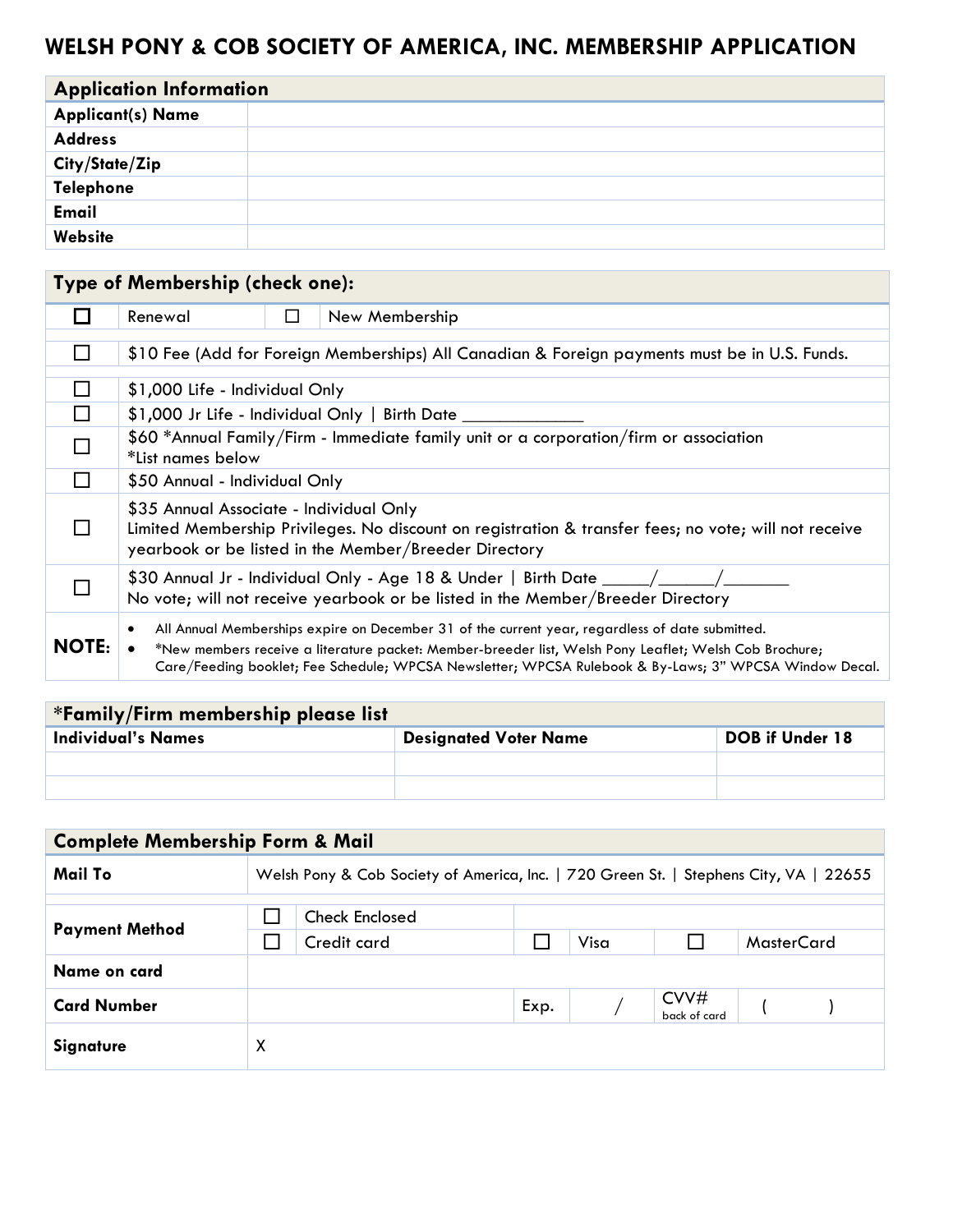# **2020 CWC Hot Summer Days 1 & 2 - August 1-2, 2020 WELSH SHOW ENTRY FORM**

**One entry form per rider/pony combination**

| <b>Pony Information</b>               |                             |       |  |               |  |  |  |
|---------------------------------------|-----------------------------|-------|--|---------------|--|--|--|
| WPCSA#<br><b>Registered Pony Name</b> |                             |       |  |               |  |  |  |
| Age                                   |                             | Color |  | <b>Height</b> |  |  |  |
|                                       |                             |       |  |               |  |  |  |
| $Reg.$ #<br><b>Sire Name</b>          |                             |       |  |               |  |  |  |
|                                       | $Reg.$ #<br><b>Dam Name</b> |       |  |               |  |  |  |

| <b>Owner Information</b> |  |  |                          |              |        |  |  |  |  |
|--------------------------|--|--|--------------------------|--------------|--------|--|--|--|--|
| <b>Owner Name</b>        |  |  |                          |              | WPCSA# |  |  |  |  |
| <b>Address</b>           |  |  |                          |              |        |  |  |  |  |
| Phone                    |  |  | $\overline{\phantom{0}}$ | <b>Email</b> |        |  |  |  |  |

| <b>Exhibitor Information</b>                                      |        |  |  |     |  |  |                |  |            |  |  |        |  |  |  |
|-------------------------------------------------------------------|--------|--|--|-----|--|--|----------------|--|------------|--|--|--------|--|--|--|
| <b>Exhibitor Name</b>                                             |        |  |  |     |  |  |                |  |            |  |  | WPCSA# |  |  |  |
|                                                                   | $Jr$ ? |  |  | Age |  |  |                |  | <b>DOB</b> |  |  |        |  |  |  |
| <b>Address</b>                                                    |        |  |  |     |  |  |                |  |            |  |  |        |  |  |  |
| Phone                                                             |        |  |  |     |  |  | $\blacksquare$ |  | Email      |  |  |        |  |  |  |
| Classes Entered (please list each class number in a separate box) |        |  |  |     |  |  |                |  |            |  |  |        |  |  |  |
|                                                                   |        |  |  |     |  |  |                |  |            |  |  |        |  |  |  |

| <b>Entry Checklist</b>                 |                             |                                                                      | <b>Payment Information</b>                                                    |                         |                |     |          |  |  |
|----------------------------------------|-----------------------------|----------------------------------------------------------------------|-------------------------------------------------------------------------------|-------------------------|----------------|-----|----------|--|--|
|                                        |                             | Payment                                                              | <b>Item</b>                                                                   | Pre-<br><b>Entry</b>    | Post-<br>Entry | Qty | Subtotal |  |  |
| <b>All Entries</b><br>must<br>Include: | $\mathcal{L}_{\mathcal{A}}$ | Completed Entry Form                                                 | In-Hand Class   Entry Fee<br>(fee includes both shows. Double judged at once) | \$30                    | \$40           |     |          |  |  |
|                                        |                             |                                                                      | Performance Class   Entry Fee                                                 | \$15                    | \$20           |     |          |  |  |
|                                        | $\Box$                      | <b>Registration Papers</b><br>$\left(\text{copy}\right)$             | WPCSA Recording Fee/pony per Show                                             | \$5                     | \$5            |     |          |  |  |
|                                        | $\mathsf{L}$                | Coggins                                                              | WPCSA Non-Member Fee/owner per Show                                           | \$5                     | \$5            |     |          |  |  |
|                                        |                             | Measurement (copy)<br>if applicable                                  | WPCSA Non-Member Measure Fee/pony per<br>Show                                 | \$5                     | \$5            |     |          |  |  |
| <b>Checks</b><br>payable to:           |                             | Carolina Welsh Club                                                  | Stall Fee per Night<br>$(1st come, 1st serve)$                                | \$50                    | \$50           |     |          |  |  |
|                                        |                             |                                                                      | Monday Stall Fee                                                              |                         | \$35           |     |          |  |  |
| Send<br><b>Entries to:</b>             |                             | Deborah Branson<br>odysseynor@aol.com<br>(910) 904-1296   Cell (910) | Shavings/bag<br>(order by pre-entry close date)                               | \$8                     |                |     |          |  |  |
|                                        | 690-8669                    |                                                                      | RV Hookup                                                                     | \$30                    | \$30           |     |          |  |  |
|                                        |                             | Deborah Branson                                                      |                                                                               |                         |                |     |          |  |  |
| Questions?<br>Contact:                 | 690-8669                    | odysseynor@aol.com<br>(910) 904-1296   Cell (910)                    |                                                                               | <b>Total Amount Due</b> |                |     |          |  |  |